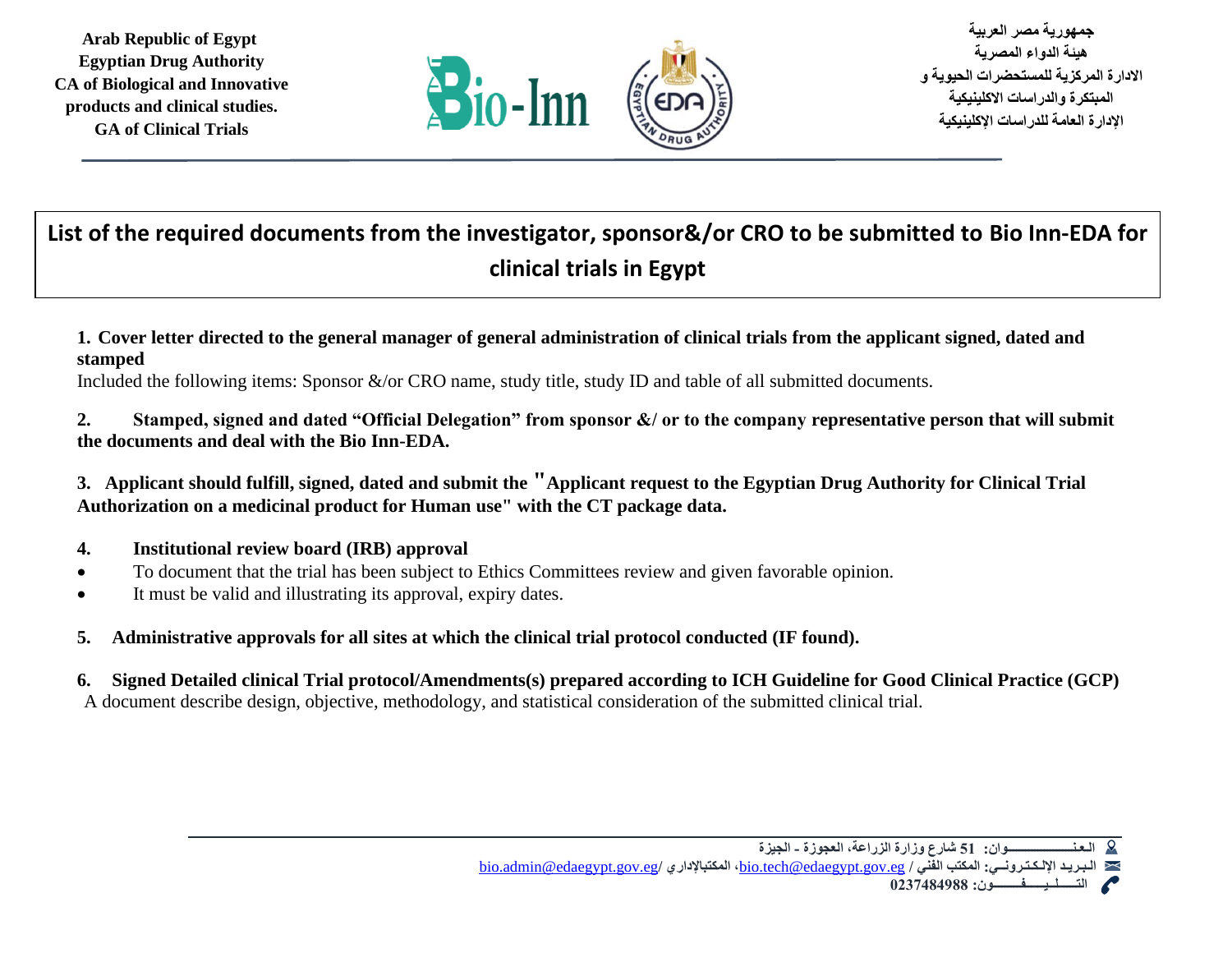

**جمهورية مصر العربية هيئة الدواء المصرية االدارة المركزية للمستحضرات الحيوية و المبتكرة والدراسات االكلينيكية اإلدارة العامة للدراسات اإلكلينيكية** 

**7. Informed consent form** with its **version number and date** (including all recruited age groups and applicable translations Arabic & English).

To document those subjects will be given appropriate written information (content and wording) to support their ability to give fully informed consent.

#### **8. Investigator's Brochure (IB):**

**Updated and dated version of IB** to document that relevant and current scientific information about the investigational product has been provided to the investigator. Including the previous data on the investigational product(s) that are relevant to the study of the product(s) in human subjects regarding the non-clinical and clinical studies (which is may be found as a separate report).

## **9. Valid Insurance certificate**

- To document that compensation to subject(s) for trial-related injury will be available.
- It should include name of insured entity, study name/ID and number of subjects.
- The insurance company must be a local one.

## **10. Signed and completed declarations by Investigators.**

- **11. Signed agreement/ contract between involved parties, (To document agreements) e.g.:**
	- Investigator/institution and sponsor
	- Investigator/institution and contract research organization (CRO)
	- Sponsor and contract research organization (CRO)
	- Contract(s) with all designated laboratories

# **12. Case report form; with its version number and date.**

A printed or electronic questionnaire designed to record all product required information to be reported to sponsor on each participant subjects.

#### **13. Curriculum vitae and/or other relevant documents (e.g.: GCP certificate) evidencing qualifications of investigator(s) and/or supporting trial staff to whom investigator tasks are delegated**

To document qualifications, trainings and eligibility to conduct trial and/or provide medical supervision of subjects.

 **التــــــلــيــــــفـــــــــون: 0237484988**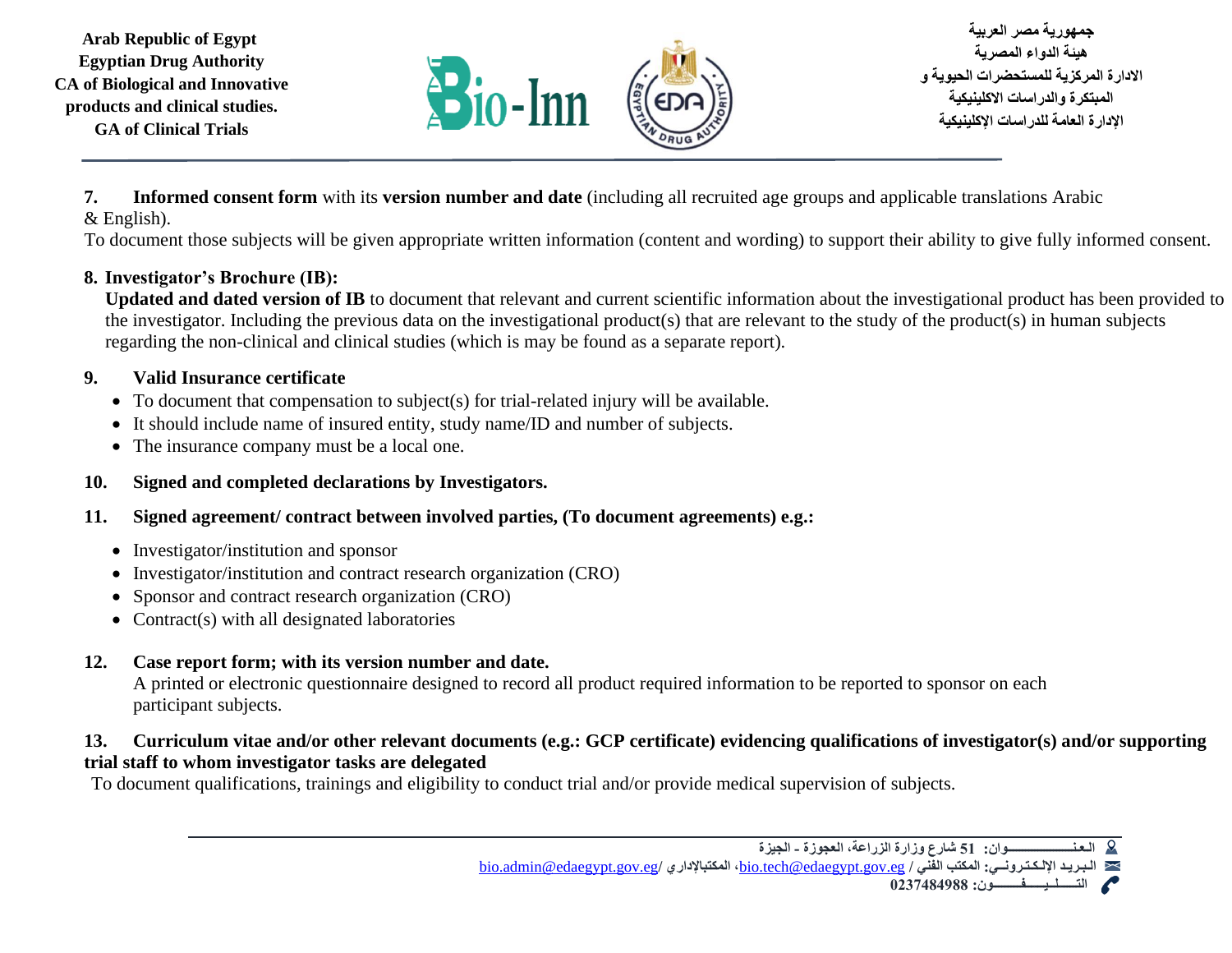

**جمهورية مصر العربية هيئة الدواء المصرية االدارة المركزية للمستحضرات الحيوية و المبتكرة والدراسات االكلينيكية اإلدارة العامة للدراسات اإلكلينيكية** 

**14. Name of the all laboratory (ies), address, telephone number(s) with list of all tests / technical procedures to be conducted in each laboratory.**

#### **15. Evidence of accreditation and documented evidence of GLP compliance of the designated laboratories to be used for the assay of clinical samples.**

Certification or accreditation or established quality control and/or external quality assessment or other validation (where required).

#### **16. Normal value(s)/range(s) for medical/laboratory/technical procedure(s) and/or test(s) included in the protocol, laboratory manual**

- To document normal values and/or ranges of the tests.
- To document competence of facility to perform required test(s), and support reliability of results.

## **17. Sample of label(s) attached to investigational medicinal product container(s)**

To document compliance with applicable labeling regulations and appropriateness of instructions provided to the subjects.

## **18. Package insert(s)/ pamphlet for other trial medicines (If applicable).**

#### **19. Written procedures include instructions for handling, accountability, destruction of investigational medicinal product(s) and trial related materials**

To document instructions needed to ensure proper storage, packaging, dispensing and disposition of investigational medicinal products and trial-related materials. (May be found separate or included in the protocol or investigational brochure).

## **20. Shipping records for investigational medicinal product(s) and trial related materials (if found).**

To document distribution dates, batch numbers and method of distribution of investigational medicinal product(s) and trial-related materials. To allow tracking of product batch, review of distribution conditions, and accountability.

## **21. Investigational medicinal product dossier**.

To document the quality data of the IMP, drug specifications, drug composition, cold chain reports, stability study reports ...etc.

- **22. Acceptable valid certificate of GMP manufacturing of the investigational products.**
- **23. Certificate of GMP manufacture of Placebo/Comparator (when available).**
- **24. Certificate(s) of analysis of investigational product(s)**